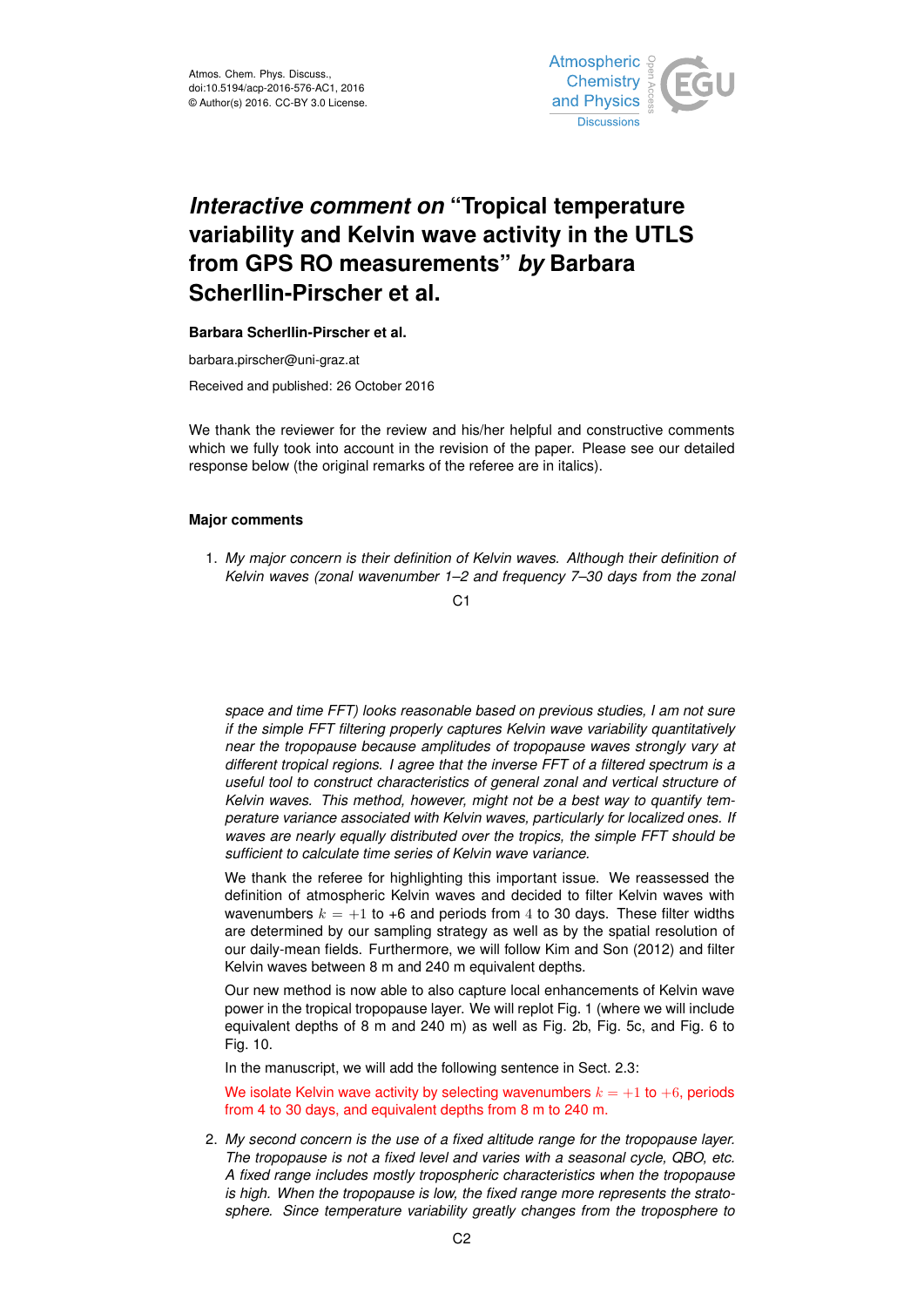*stratosphere, the variance calculation could be significantly affected by varying tropopause heights. It will be more reasonable to use a moving tropopause layer to calculate variance.*

In order to investigate the sensitivity of Kelvin wave activity in the tropical tropopause region on different coordinate systems, we calculated and compared Kelvin wave activity in fixed-altitude and in cold-point tropopause coordinates. We find that temporal variability of Kelvin wave variance at the cold-point tropopause is in very good agreement with variability at 17 km. Furthermore, Kelvin wave variance 2 km above the cold-point tropopause is very similar to Kelvin wave variance at 19 km. We will include both these plots as new Fig. 9 in the manuscript and add a discussion in Sect. 3.3:

To assess whether this temporal variability should be attributed to temporal variations of the tropopause rather than to Kelvin wave activity itself, we calculated Kelvin wave variance in cold-point tropopause coordinates. Figure 9 shows results at the cold-point tropopause and two kilometers above. Comparison to Fig. 8 shows very similar temporal evolutions. The time series at the tropopause and 2 km above (Fig. 9) are virtually similar to those at 17 km and 19 km in altitude coordinate (Fig. 8), respectively. Again, no clear periodicity of Kelvin wave activity can be found.

### **Minor comments**

1. *Term of "high-frequency": This term is not appropriate for disturbances shorter than 100 days. "Sub-seasonal" could be a replacement.*

We agree with the reviewer. We will replace "high-frequency variability" by "subseasonal variability" in the entire manuscript (text and figures).

C3

#### 2. *P4 L3: Add latitude resolution of gridded data*

We averaged over all high-quality profiles within 10°S and 10°N and performed our analysis for this tropical band (with 20◦ width). Therefore, our gridded fields are not latitudinally resolved. To make this more clear we will rewrite this sentence. It will read:

Tropical (10◦S to 10◦N) temperature profiles from GPS RO are gridded in longitude, altitude, and time (no further latitudinal gridding).

3. *P4 L4: Add a statement like "This gridded data can only resolve waves with zonal wavenumbers up to 6." Also state the limitation of vertical scales that the dataset can resolve.*

Thank you for this suggestion. We will include this statement in the manuscript.

The vertical resolution of GPS RO temperature profiles ranges from about 100 m in the troposphere to about 1.5 km in the stratosphere. This is mentioned in Section 2.1 in the manuscript and implies that individual levels of our analysis are not independent from each other. We will add

Since underlying GPS RO profiles have a vertical resolution of 0.1–1.5 km (see Sect. 2.1), adjacent vertical levels are not fully independent of each other.

4. *P4 L18: Gaussian filter filter* → *Gaussian filter*

done

5. *P4 L29: I assume only positive wavenumbers were included. To clarify this I suggest: "by selecting wavenumbers k=1 and 2 . . . "* → *"by selecting wavenumbers k=+1 and +2. . . " or explain only eastward signals were included. Alternatively a small box for Kelvin waves can be added in Figure 1.*

Good point. We will add the plus sign in the text (the entire sentence is given in reply to major comment 1).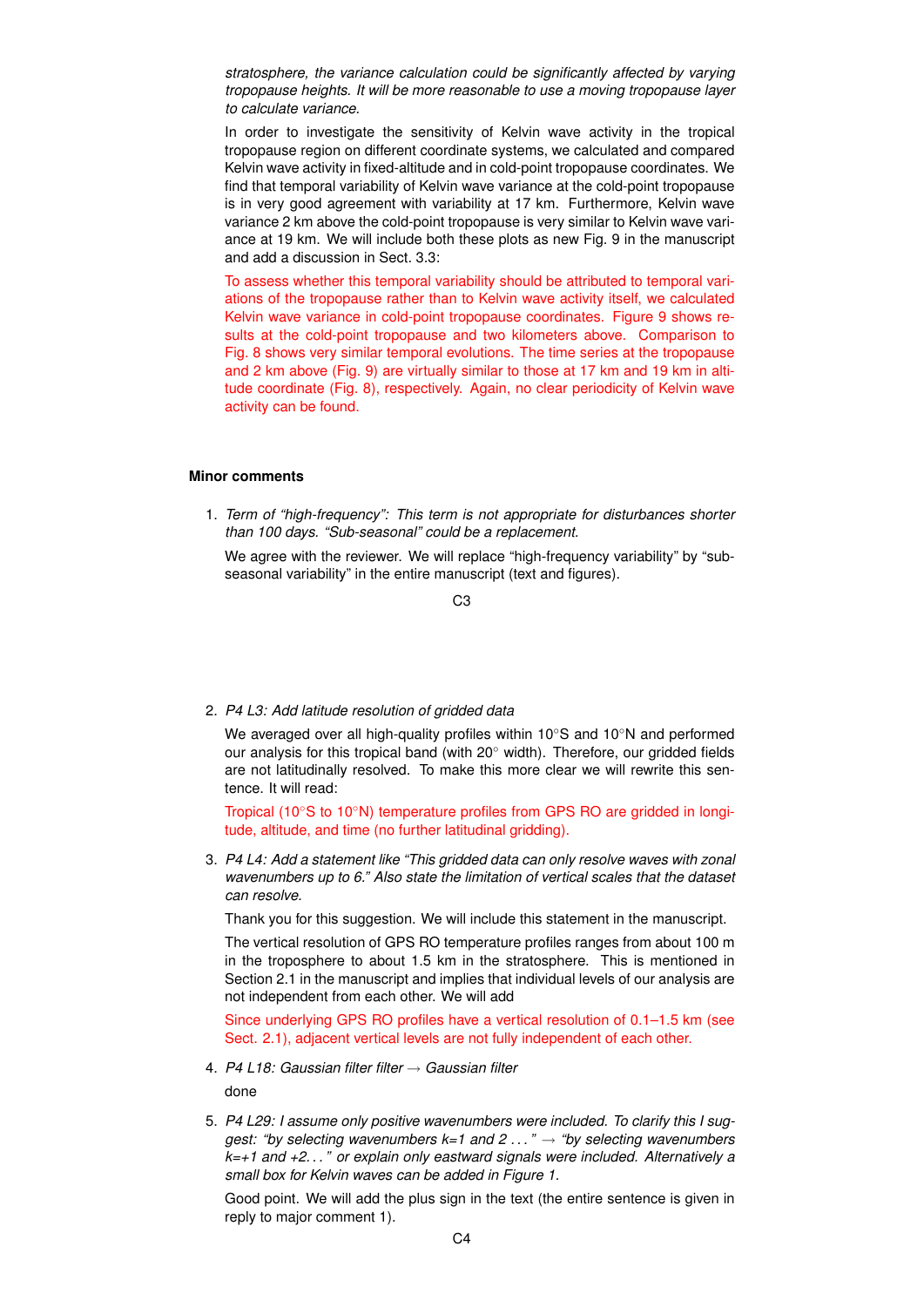6. *P6 L21: ". . . larger temperature variability before 2006 compared to after 2006." I think this implies that sub-grid scale variability (*<*1 day,* <*60 degrees) is significant. Mention that.*

We agree with the reviewer that sub-grid scale variability is significant. We already mentioned that in the manuscript, P6, L26/27, which reads:

This can be explained by noting that much of sub-seasonal variance is related to sub-grid-scale (smaller than 30°) variation (as shown in Randel and Wu, 2005), which is under-sampled by one satellite.

7. *Figure 1: The spectrum is too discrete between 10–50 days at zonal wavenumber 1. If my understanding is right, the whole time record was put to calculate the spectrum. Then, I think the spectrum will be more continuous than Figure 1. Why does the spectrum have separate peaks along the vertical axis?*

It is correct that the spectrum is based on the entire RO record. Please note, however, the very small contour line interval (only 0.0002  $\mathsf{K}^2$ ). In some cases, this small, linear contour interval can produce separate peaks in the spectrum.

Figure 1 shows that most power is concentrated at low frequencies (annual cycle and inter-annual variability). To better show the general picture of spectral power, we will replot this figures using logarithmic contour interval using contour lines of  $(0.0001, 0.00025, 0.0005, 0.001,..., 10, 25, 50)$  K<sup>2</sup>.

8. *"zonal anomalies": The term is a bit confusing. I will rather use "anomalies", and describe the definition of anomalies. I presume anomalies are deviation from the time-mean zonal-mean.*

In Fig. 2 and 3, zonal temperature anomalies are obtained from subtracting the daily-mean zonal-mean profile. To clarify how these zonal anomalies were obtained, we will write in the text:

C5

Strongest amplitudes are observed near the tropopause, where the magnitude of zonal anomalies (i.e., anomalies relative to the daily-mean zonal-mean) exceeds 5 K and that of Kelvin waves exceeds 2 K.

Figure 3 shows temporal evolution of zonal temperature anomalies (relative to daily-mean zonal-mean) from November 2009 to February 2011 at 18 km.

Figure 4b and 4c show low-frequency temperature anomalies averaged over DJF and JJA, respectively. We will remove "zonal" in these plot titles and rather write "DJF: Seasonal mean anomalies" and "JJA: Seasonal mean anomalies".

9. *Figure 10: Green, red, and blue lines are distracting. Those color lines seem subjective. If they are objectively decided, explain them. Otherwise I suggest deleting the color lines. Also Kelvin wave filters are for 7–30 days in (a), but OLR variance is for* <*100 days in (b). Explain why they use different filter ranges.*

Yes, different colors were chosen subjectively. We will remove red and blue lines but indicate peaks in Kelvin wave variance outside of one standard deviation with green lines.

We tested the hypothesis whether sub-seasonal fluctuations in convection (including different types of waves) could explain irregularly distributed peaks in Kelvin wave variance. We did not use OLR variance using the very same filter width because Kelvin waves at and above the tropical tropopause are not convectively coupled waves anymore. Kelvin waves in OLR data are of smaller scale and faster periods compared to our Kelvin waves close to the tropical tropopause (Wheeler and Kiladis 1999). Furthermore we found that these waves contribute very little variance and are also included in these high-pass filtered waves.